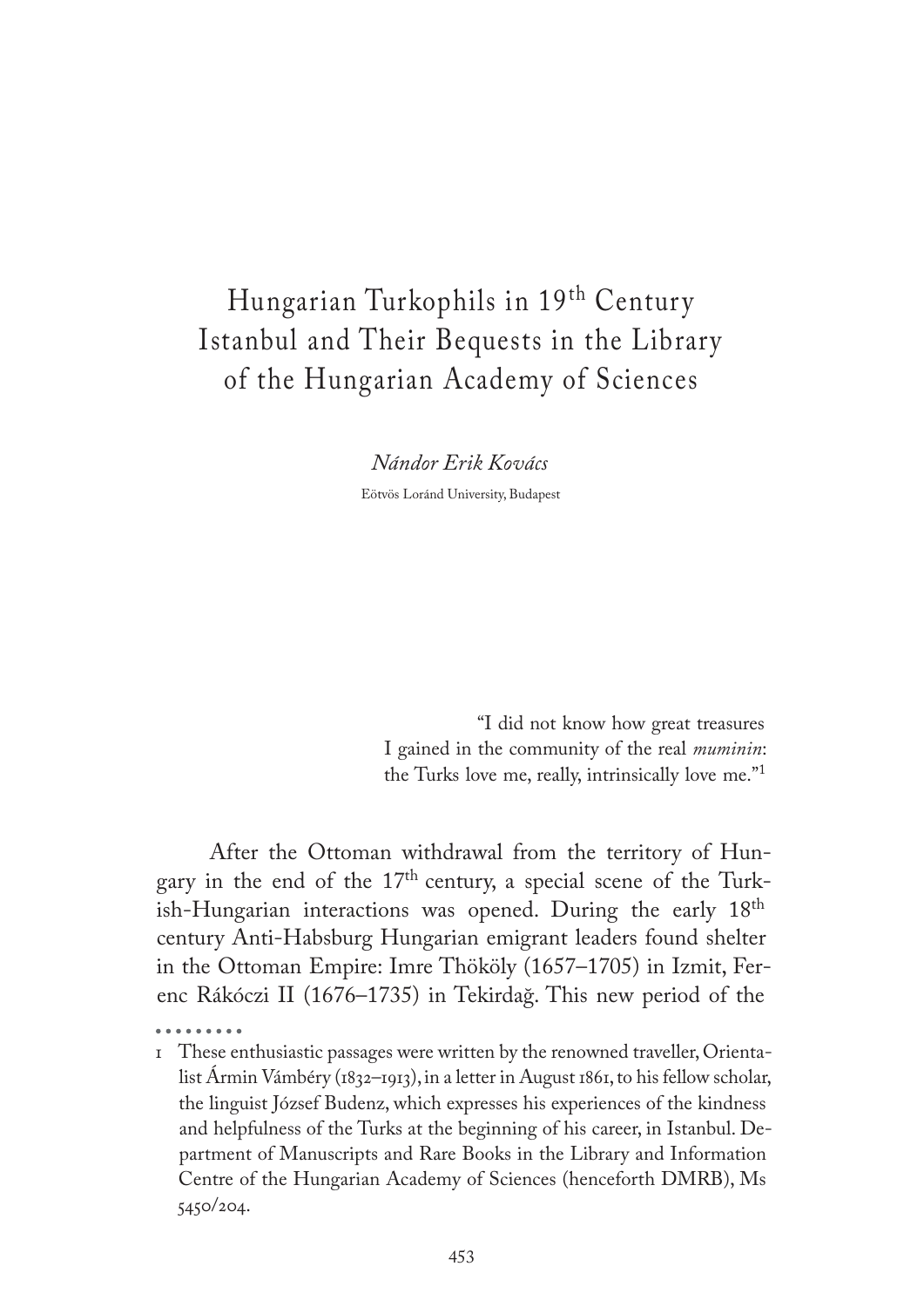relationship between the former enemies has also been marked by some individual efforts which resulted in significant contributions to the development of the Ottoman civilization. The Hungarian-born convert, Ibrahim Müteferrika (cca  $1672-1747$ ),<sup>2</sup> founder of the first Turkish printing-house in Istanbul (and in the Islamic world at all) in the last years of the Tulip-period, and Ferenc Tóth alias Baron de Tott (1733–1793), a promoter of the modern Ottoman artillery and organizer of the defense system of the Dardanelles during the Russian-Ottoman war between 1768 and 1774 are antitypes of the early Hungarian experts in the service of the Ottoman modernization.

The middle of the 19<sup>th</sup> century opened a new chapter in this process. In 1849, after the Habsburg court in Vienna in coalition with the Czar of Russia managed to repress the Hungarian war of independence, thousands of Hungarian soldiers emigrated to Ottoman territory. In spite of Russian and Austrian threats Sultan Abdülmecid (1839–1861) gave refuge to the Hungarian and Polish emigrants. Their leader, Lajos Kossuth and the most prominent officers were accommodated in Kütahya, but a considerable number of the emigrants formed a Hungarian colony in the Galata district of Istanbul. It is well known that many of them entered into Ottoman service, and took part in the westernization and modernization of the Ottoman state.3 For instance, the legendary Polish general of the Hungarian army, Jozef Bem proceeded his career as Murad Tevfik Paşa, governor of Aleppo. Another officer, György Kmety (alias İsmail Paşa) played a significant role during the defense of Kars against the Russians in 1855. Richárd Guyon, as Hurşid Paşa became the commander of Damascus and also fought in the Russan-Ottoman war. Although he was not the member of the

- 2 According to his own account, he "was born in *Kolozsvár* in the land of Hungary" See: *Risale-i Islamiye*, Süleymaniye Yazma Eserler Kütüphanesi , Esad efendi ktp. 1187 fol. 2r.
- 3 Arbanász Ildikó-Dursun Ayan-Csorba György-Hermann Róbert-Hóvári János, *Magyar honvédtábornokok oszmán szolgálatban. Guyon Richárd és Kmety György. Hursid pasa és Iszmail pasa* = Ildikó Arbanász-Dursun Ayan-György Csorba-Róbert Hermann-János Hóvári, *Macar generalleri Osmanlı hizmetinde. Richard Guyon ve György Kmety. Hurşid Paşa ve İsmail Paşa*. Budapest, 2013.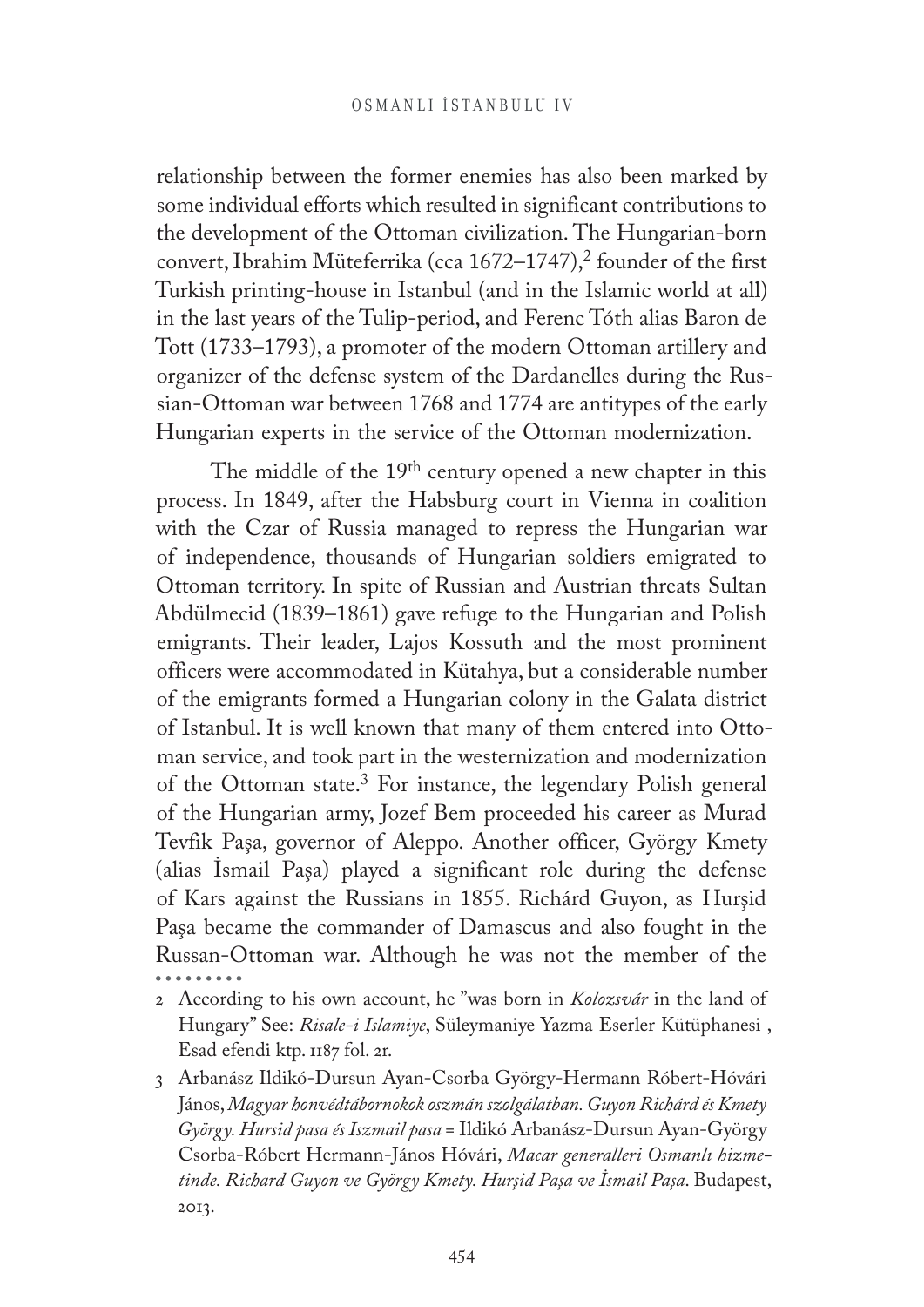emigrants, here we should remember Ödön Széchenyi who organized the fire-service of the Ottoman capital during early 1870's and died in Istanbul in 1922.

This article is devoted to the careers and activities of some probably lesser known individuals in the context of their role they played in emerging of a considerable collection of Oriental, especially Turkish manuscripts, an invaluable living treasury of source material for researchers of the Turkish culture. Since, as we will see, at least a part of these bequests are preserved in the Oriental Collection of the Library of the Hungarian Academy of Sciences (henceforth OC [Oriental Collection of the Library of the Hungarian Academy of Sciences]), this study also aims to provide an overview on the history of related groups of sources for the modern researchers.

Among the emigrants of 1849 settled in Istanbul was a lieutnant, Dániel Szilágyi. He originally studied to be a protestant theologian, but after the defeat of the war of independence he was forced to flee with the Kossuth-emigrants first to Vidin, then to Shumen (Şumla), from there to Varna, and finally (in October 1851) to Istanbul. Once settled in the Ottoman capital, Szilágyi at first found employment in the household of a Prussian military engineer called Wageman. Later, in June 1854 he married Wageman's cook, Wilhelmina Brüsck (1805–1881) from Schleswig-Holstein. Their two sons Béla (b. 1853) and Árpád (b. 1863) were born in Istanbul.4

As many other fellow Hungarian emigrants Szilágyi also took part in the Crimean War. Working as a victualler in the French, later in the British camp, he earned enough money to buy the antique bookstore where he had previously worked as an assistant.<sup>5</sup> This bookshop was located in Beyoğlu (Galata), as the contemporary accounts mention, in the *Timoni* street, identical with the present day Gönül sokak, bystreet of the *İstiklal Avenue*. With refined taste

<sup>4</sup> György Csorba- Balázs Sudár, Egy magyar antikvárius Isztambulban: Szilágyi Dániel [A Hungarian Antiquarian, Dániel Szilágyi] in *Függőkert - Orientalisztikai tanulmányok* [*Hanging Gardens – Oriental Studies*] 2003, p. 121.

<sup>5</sup> Orbán Balázs, *Törökországról s különösen a nőkről* [About Turkey With Special Regard to the Women], comp. Ágota Steinert, Budapest, 1999, p. 117.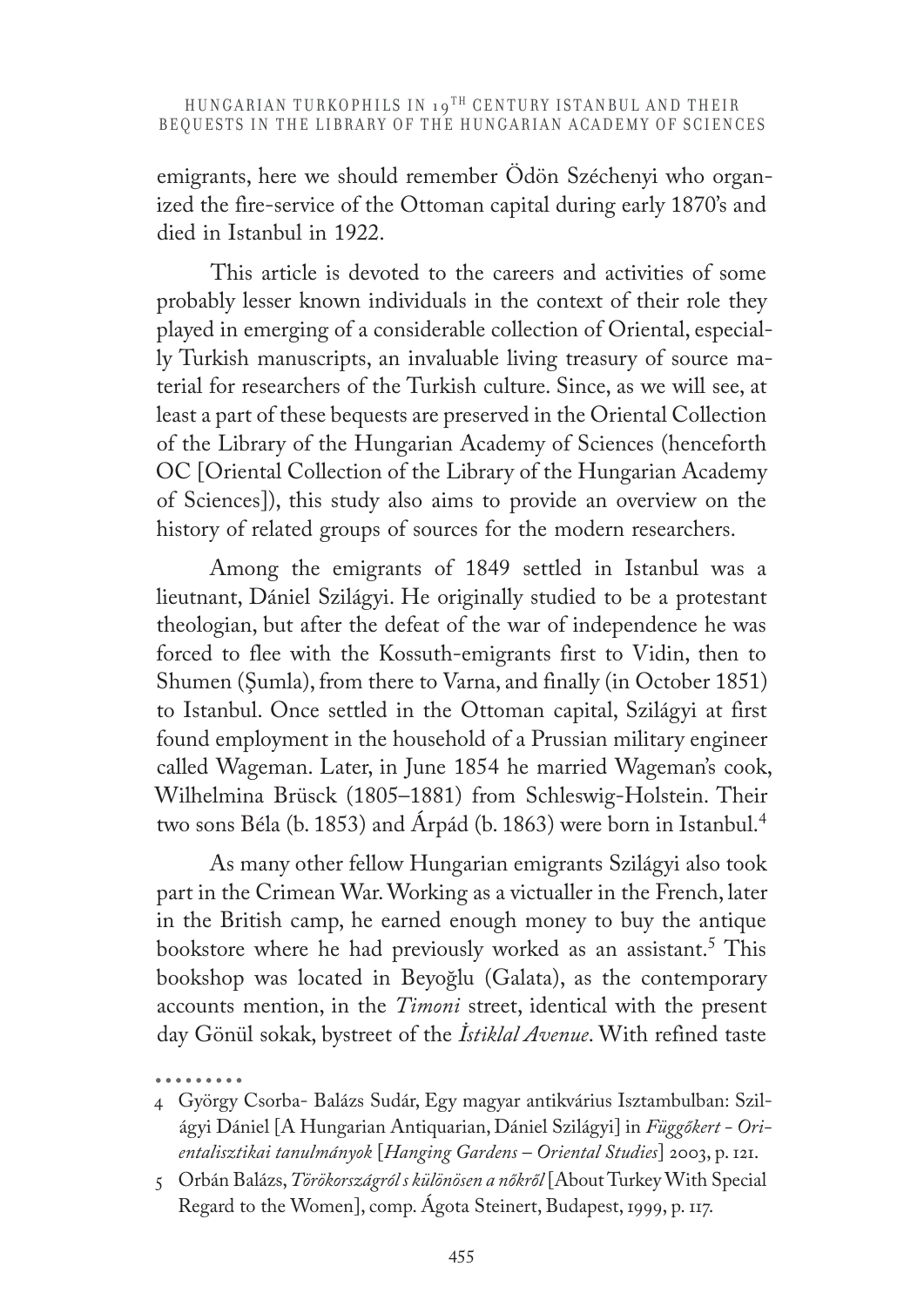and expertise he passionately collected Turkish and to a lesser degree Arabic and Persian manuscripts, books and periodicals. His collection became soon an important source for the local Turkish readers, scholars as well as European researchers.

Szilágyi was linked with close ties to several representatives of the *Yeni Osmanlı* movement. He made available for them the copies of the movement's illegal periodicals, as the *Hürriyet* and the *Muhbir* (printed in London). To avoid the censorship, some members of the Young Ottomans were corresponding via Szilágyi. Thus, even if somewhat indirectly, Szilágyi became involved in the Ottoman political strives which is also marked by the fact that this evoked perquisitions of the police of Abdülhamid II several times.<sup>6</sup>

Szilágyi got acquainted with outstanding personalities of the Ottoman reformers, among others, the erudite thinker, poet and writer, İbrahim Şinasi (1826–1871) and the eminent personality of the Tanzimat era, Ahmed Cevdet Paşa (1822–1895). Szilágyi acquired quite a good command of Turkish which made him able to become a kind of advocate and in particular a mediator between the Ottoman authorities and his fellow Hungarian emigrants. His everyday work for securing livelihood prevented him from sharing his otherwise unquestionable learnings by any kind of scholarly publication. Not a single article known is evidently associated with his authority. It seems that his interest and efforts were confined to his rich book and manuscript collection. Hungarian Orientalists and scholars – among others Ignác Goldziher (1850–1921), Lajos Thallóczy (1854–1916) historian, or József Thúry (1861–1906) turkologist etc. – could always rely on Szilágyi's helpfulness, and pieces of advice during their stay in Istanbul.7

Áron Szilády (1837–1922), the scholar, historian and protestant pastor of a city in the Hungarian Plateau, Kiskunhalas was one of those Hungarian personalities who visited the Hungarian '*rehber*' of Istanbul. Along with his clerical mission, Szilády devoted his activity to, and collected material about the history of Hungarian

<sup>6</sup> Csorba-Sudár, op. cit. p.126.

<sup>7</sup> Ignaz Goldziher, *Tagebuch*, Leiden, 1978, p. 56.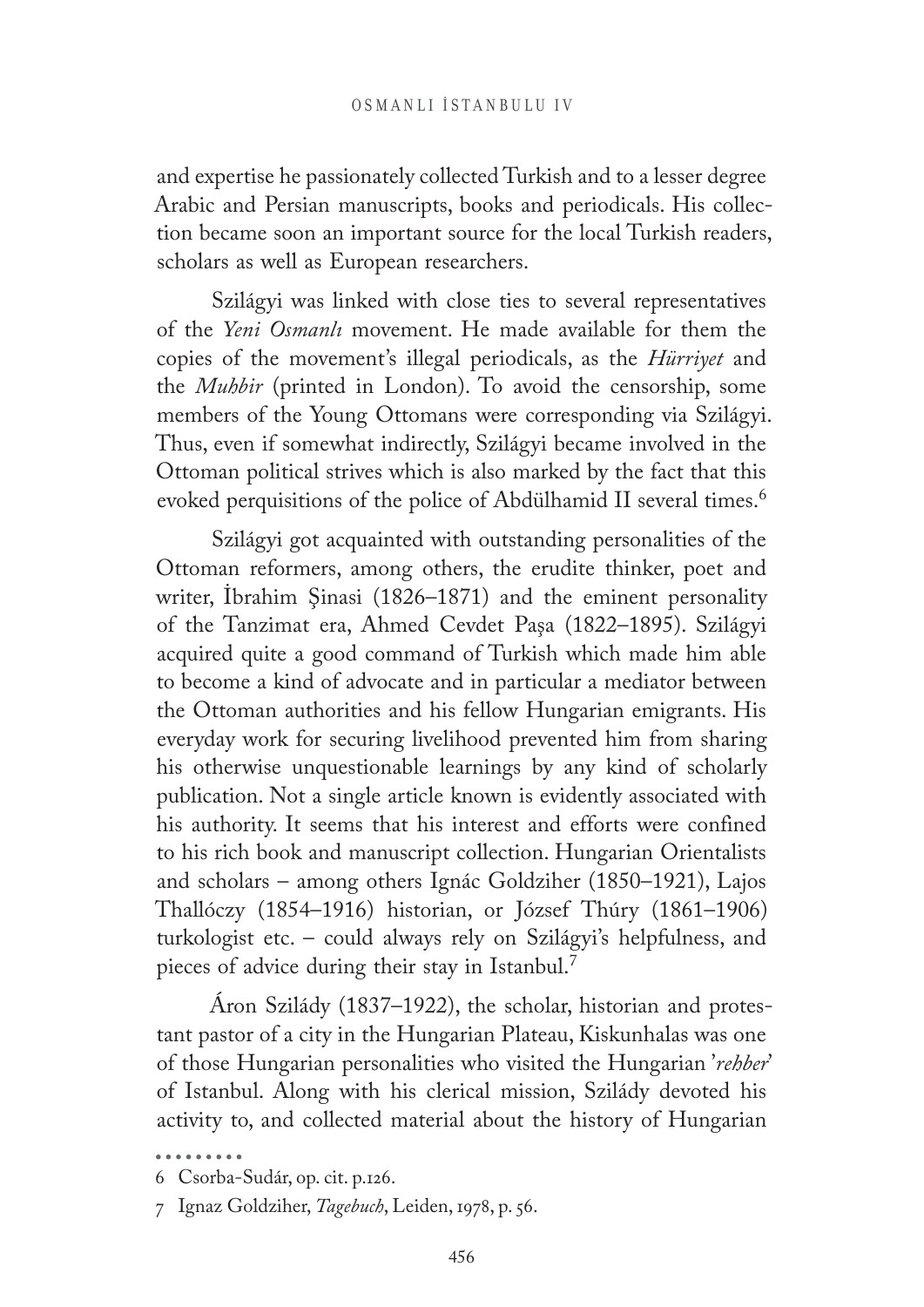settlements in Southern Hungary during the Ottoman occupation. His manifold interest in Oriental literature is also illustrated by several partly unpublished essays and translations of Turkish and Persian historical and literary sources kept today in the Department of Manuscripts and Rare Books of the Library of the Hungarian Academy of Sciences.8 Szilády was the first who drew the attention to one of the most important Ottoman source groups, the Ottoman censuses, i.e. the *defter*s.<sup>9</sup>

Szilády reported that he experienced a warm welcome by Szilágyi during his first trip to Istanbul.<sup>10</sup> Deep friendship was formed between them and, from that time, Szilágyi sent plenty of books and provided source materials for Szilády regularly.11 After Dániel Szilágyi domiciled his family to Hungary in 1863, Szilády followed the courses of life of his friend's sons with particular attention.

In 1857, Ármin Vámbéry, later famous traveller, Orientalist but in that time still a very poor young man met and befriended with the antiquarian in Istanbul. Vámbéry's study trip to Constantinople, became reality thanks to the support of his patrons in Hungary, who recognized the talent of the ambitious juvenile. In the Ottoman metropolis, Vámbéry also owed a lot to the emigrants, who were informed about his journey from the Hungarian newspapers. His most significant Hungarian connection in Istanbul was probably his friendship with Dániel Szilágyi. Although there is no clear evidence, it is assumed that Vámbéry seized a part of his Oriental manuscripts through the mediation of Szilágyi. Vámbéry's relationships developed with the members of the Ottoman political elite were even more important than his good relations with the Hungarian colony. His interest in everyday language and behavior,

- 9 Szilády Áron, *A defterekről*. Pest, 1872.
- 10 DMRB, Ms 116 and Ms 4448/95.
- 11 Csorba-Sudár, op.cit. 122–123. Several letters from the correspondence between Szilády and Szilágyi are kept today also in the DMRB.

<sup>8</sup> Translations of the works of Firdausi and Hafiz, see: DMRB, Ms 10.115 and Ms 78; translations of defters (*cizye defteri* of Mohács and *mufassal defteri* of Nógrád) see DMRB, Ms 10.116.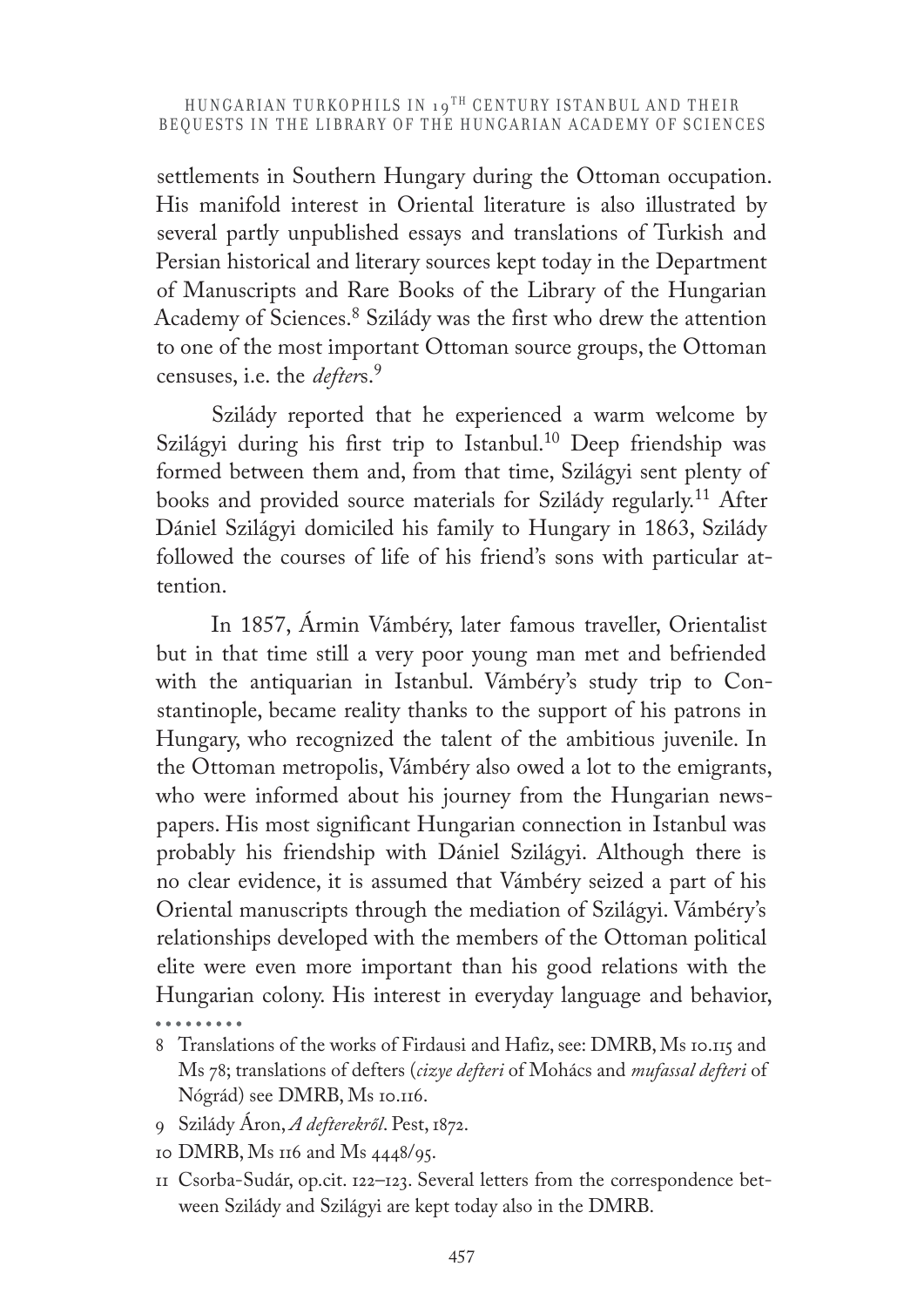his quick comprehension and literary erudition helped him to win the confidence of the Turks, and to develop relationships leading to the highest circles of the Ottoman political elite.

As he did in Hungary, Vámbéry also intended to earn his living in Istanbul by his previously gained lore and kowledge of languages. Thanks to his ever extending system of Turkish relationships, and also to the support of the Hungarian émigré officer György Kmety (alias İsmail Paşa as mentioned above), he received a teacher's position in the house of Hüseyin Daim Paşa. From the Pera neighborhood, which was mainly inhabited by Europeans, he moved to the Turkish-populated Kabataş. There he was given the name Reşid, which he used in the Muslim world from that time. The process of "becoming Turk" was a noticeably exciting challenge for him, but his metamorphosis always remained an outward one.

In 1859, two years after his arrival in Istanbul he taught history, geography and French language to Rauf who was the son of the recently deceased renowned statesman and former foreign minister Sadik Rifat Paşa (1801–1857). There he was absorbed in Turkish social life: he got in contact with the most influential personalities of the Tanzimat era, among others, Keçicizade Fuad Paşa (1814–1868), Mehmed Emin Âli Paşa (1815–1871), Mustafa Reşid Paşa, as well as with the later intellectual father of the Ottoman constitution, Midhat Paşa (1822–1884). He could also meet the great intellectual figures of the Ottoman reforms, including the already mentioned renowned author İbrahim Şinasi. On the recommendation of Kibrisli Mehmed Paşa, on one occasion he was also the interpreter of Sultan Abdulmecid.12

Vámbéry's Istanbul period was also an important milestone of his scholarly career. He visited libraries, where he focused on Turkish historical works, and especially on their parts referring to Hungary. His literary ambitions are illustrated by his more than twenty essays published until 1861 in Hungarian journals and magazines. Among others, he published the translations of the Hungarian-related

. . . . . . . . .

<sup>12</sup> Ármin Vámbéry, *Küzdelmeim* (Hungarian edition of his autobiography: *My Struggles*), Budapest, 1905, p. 60.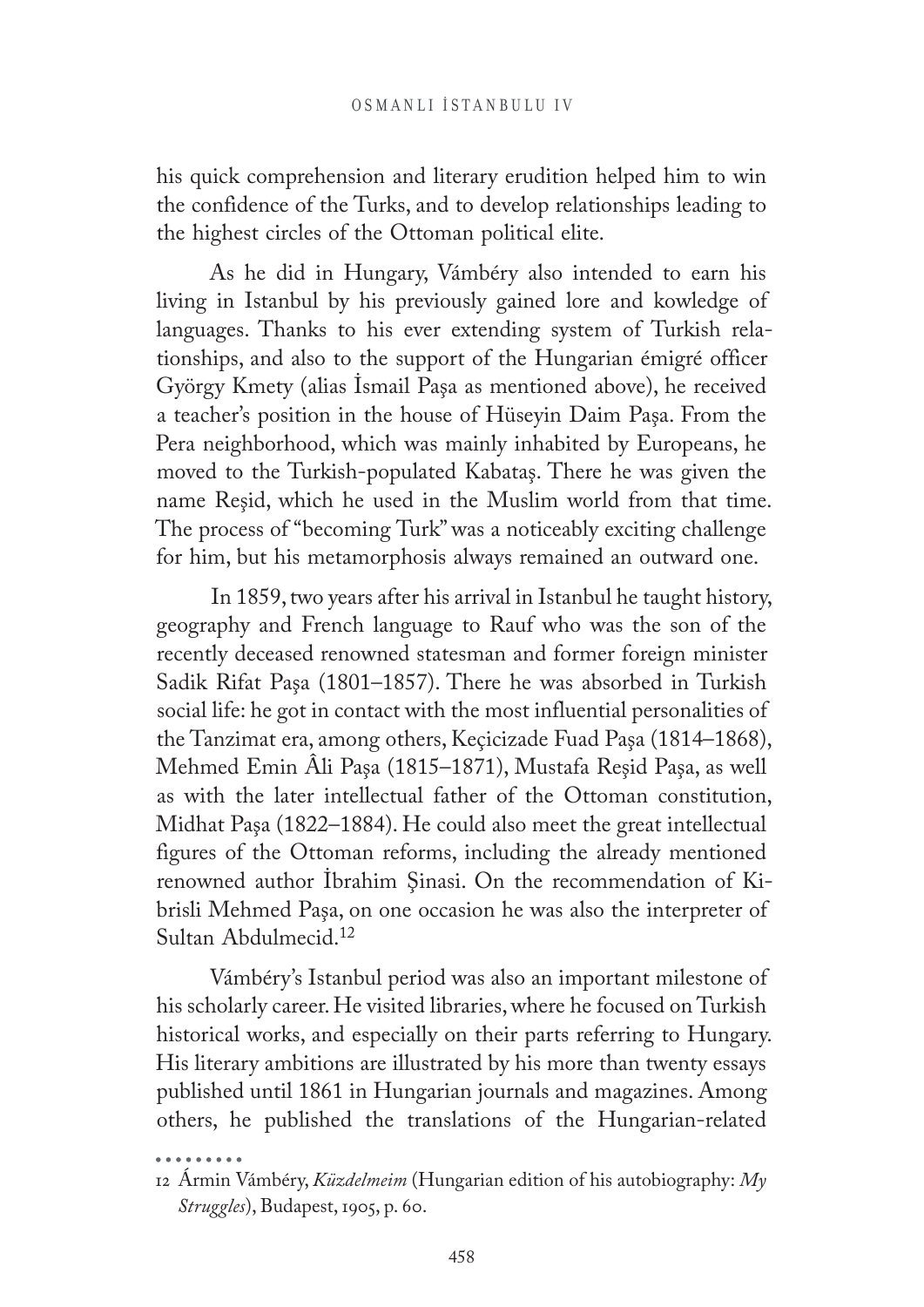chapters from the historical works of İbrahim Peçevi (1572–1650) and Hoca Mehmed Sadeddin (1536/37–1599) in various newspapers. He also translated some parts from Ahmed Feridun's (died 1583) collection of historical documents. An important scientific event of his Istanbul period was that in 1860 he discovered the only known copy of the sixteenth-century Ottoman chronicle about the Hungarians, the *Tarih-i Ungurus,* which he donated to the Hungarian Academy.13 The difference in their habit of life and their relation to science is well illustrated by the story, that when Vámbéry published his first work which was a Turkish-German pocket dictionary in Istanbul in 1858, Szilágyi did not want to talk to him for a while. When his friend asked about the reason, the answer was as follows: "You have committed an insolence, you make a show of your science to the world!"14 This short dialogue perfectly expresses the main difference between the two friends: Ármin Vámbéry became an integral part of Hungarian Oriental studies through his rich literary oeuvre, while the introverted Szilágyi, who was averse to writing, through the undying and unrepeatable result of his passion for collecting.

Vámbéry's commitment to research of the origin of the Hungarians and of the Hungarian language solidified during his first stay in Istanbul. His national sentiments which flared up on the wake of his experiences of the war of independece of 1849 were an important incentive in his turn towards the East, but his real goal was crystallized in his Constantinople years. He recognized that the development, transformation and interaction of peoples can be traced back through the study of the development of the language. Vámbéry's work was rewarded with an important recognition in his homeland: in the spring of 1861 he was elected a corresponding member of the Academy. After four years of absence he returned and with the strong determination of an Eastern study trip, he began preparations for his major enterprise, the long cherished journey to Central Asia. In his farewell speech on 29 July 1861 he informed the

<sup>13</sup> The unique manuscript of the *Tarih-i Ungurus* is preserved in the OC marked Ms Török F.57.

<sup>14</sup> Vámbéry, op. cit. p. 124.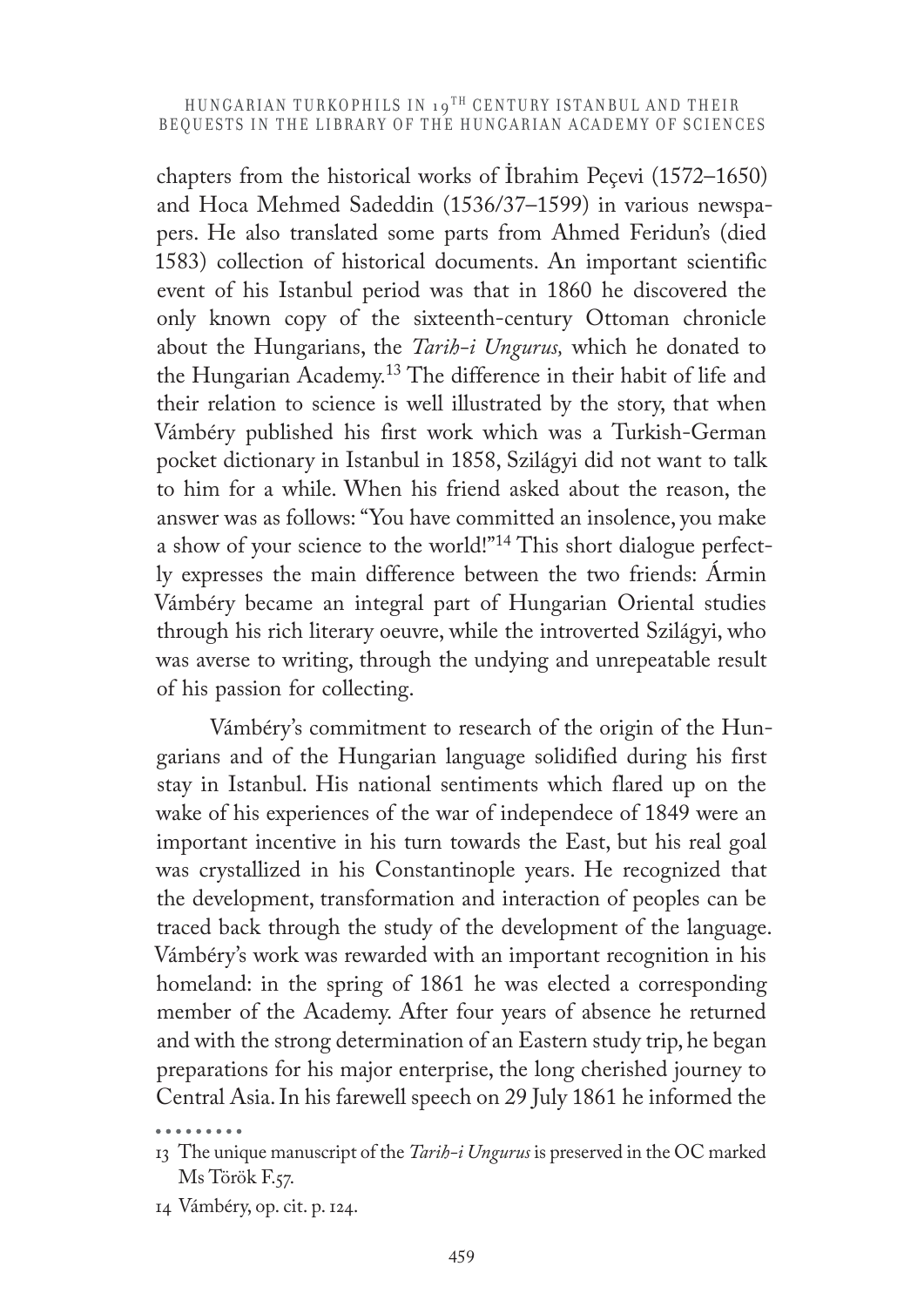Hungarian Academy on his objectives. As he said, we are looking for linguistic truth, instead of ancient homeland of the Hungarians."

With the Latin letter of recommendation of the Hungarian Academy15 and their support of 1000 forints in his pocket, at the end of 1861 he set off to Istanbul where he spent several months again with the preparations of his Eastern expedition. His start was also delayed by the cholera epidemic which broke out at the Iranian border.16 Among other things, he took language lessons from an Uzbek from Majman, a certain Khalmurad Mullah, and in private libraries he had access to Eastern Turkic literary works and manuscripts.17 He reported about his joy over these discoveries in his letters written to his Hungarian friends, especially to József Budenz (1836–1892) and Áron Szilády.18

Through his Turkish acquaintances he obtained two more letters of recommendation. These do not recommend the Hungarian scholar Vámbéry on his way to study the Turko-Tatar language, but *Reşid Efendi* from Constantinople, to the attention and benevolence of its readers, especially of Hayder Efendi, the Porte's ambassador to Teheran.

His capital consisted essentially of his knowledge of the Turkish language, perfected for four years, and of the successfully learned and practised behavioral patterns. In their possession not only could he act the role of the educated Ottoman Efendi, but these also helped him in the communication with his Muslim environment, and even in finding his ways in the Shiite society of Persia, whose culture was different from the one he learned. All of these abilities proved to be crucial during Vámbéry's expedition.

. . . . . . . . .

<sup>15</sup> DMRB Ms 9/1856.

<sup>16</sup> DMRB Ms 5450/206.

<sup>17</sup> DMRB Ms 5450/210 cf. Arminius Vámbéry, *Travels in central Asia*, London, 1864, pp. 246–247.

<sup>18</sup> A handsome characteristic of some of these letters is that they referred to each other by using the muslim version their first names: Vámbéry was called by his *laqab* Reşid, Áron became Harun, József was called Yusuf.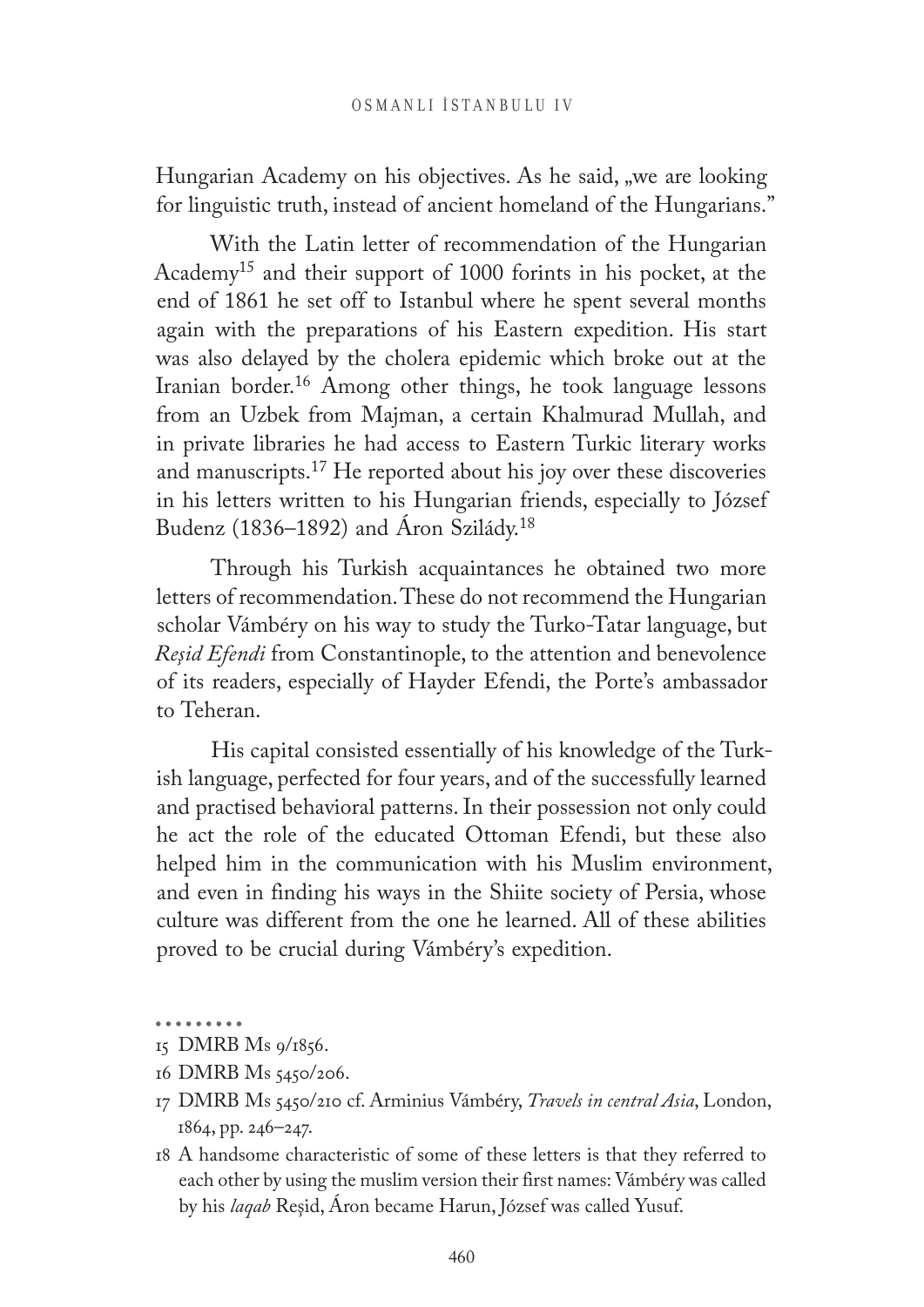In March 1862 he left Istanbul on a steamship for Trapezunt, where he enjoyed the hospitality of the Governor, Muhlis Emin Paşa for a few days. On 21 May 1862 he joined a caravan, continuing his way on horseback to Erzurum. There he was received for three days by his Istanbul patron, Hüseyin Daim Paşa.

Vámbéry, who wandered about in the role of a Sunni Turk, had to pass through the various manifestations of the aversion of the Shiites in the Persian world, which was a totally different environment for him in contrast with the friendly Ottoman world. In the searing July heat he reached through the city of Khoj the Azeri-inhabited Tabriz, and after two weeks of rest he moved forward on donkeyback to Tehran. He expressed his new impressions by a continuous comparison of the Turkish and Persian customs, and while on the former he gives an image idealized in every respect, he most often condems the latter because of their way of living and religious fanaticism. In a letter written to Budenz from this period he bitterly reports that he "instead of Ottoman Turkish speaks in a rough Tatar language".19

Vámbéry was the last European traveller to visit before the Russian invasion, in 1862-63 the Khanates of Central Asia, and to return home safely from his very dangerous trip leading through Khiva, Bokhara and Samarkand. This travel proved to be crucial regarding his future career, either in scholarly or political fields. The experiences gained during his travels were a capital to him which defined his further career, in linguistic, ethnographic, and even geographic terms. His observations also attracted the interest of the great powers interested in the region, Russia and Great Britain. Vámbéry, returning home in 1864, remembered his reception in Hungary with bitter disappointment, which he attributed to the political atmosphere preceding the Austro-Hungarian Compromise in 1867.20 Vámbéry, a self-made man, who, emerging from extraordinary difficulties by his power of will and ambitions, and was forced to develop his talent through self-education, by bypassing the

<sup>19</sup> DMRB, Ms 5450/216.

<sup>20</sup> Vámbéry, *Küzdelmeim*, pp. 240–246.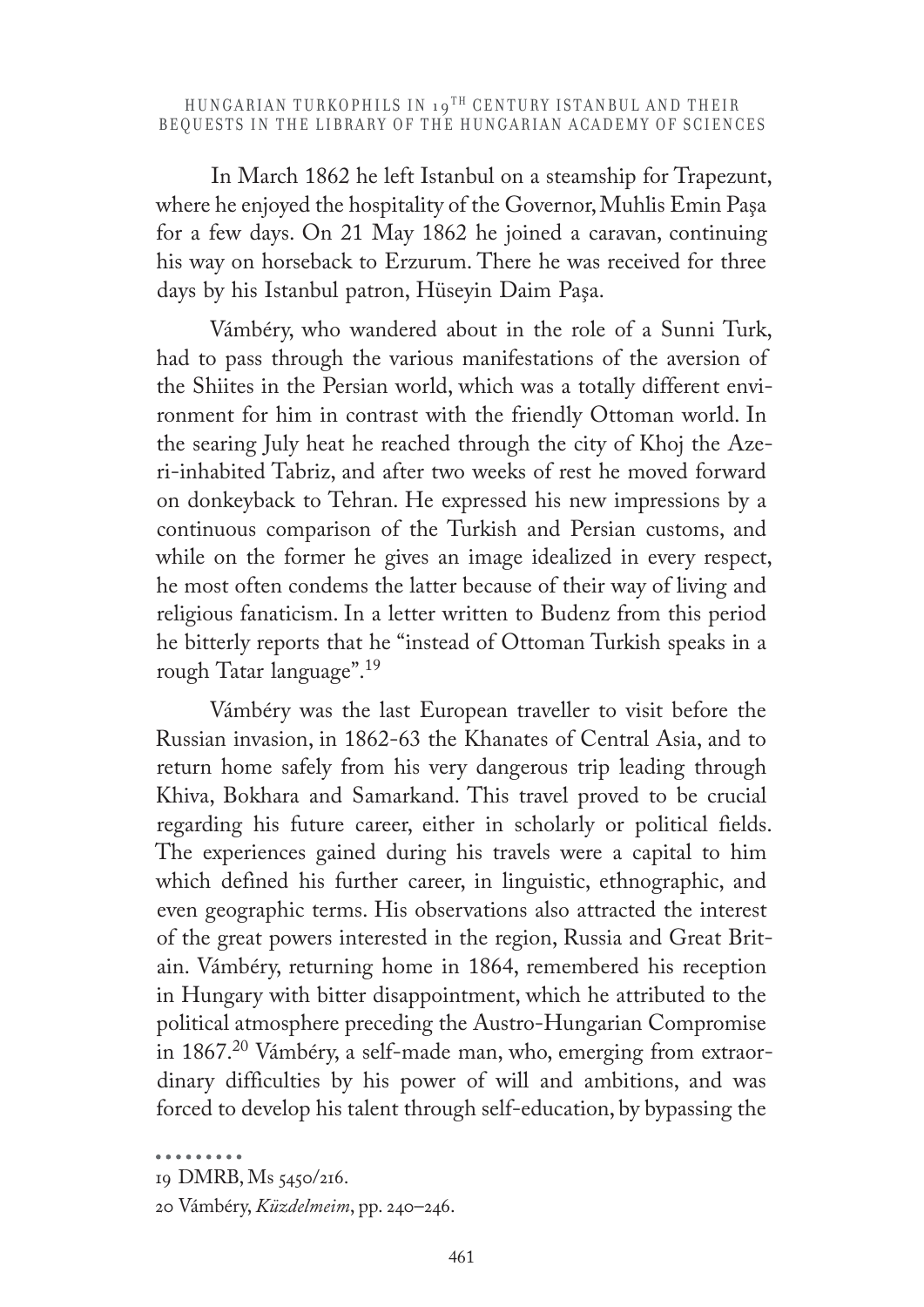traditional educational system, and even so providing exceptional performances, found in Great Britain the coveted honor, which was unachievable for him in Hungary. After a month's stay in Pest, he went to London, where he was welcomed with appreciation and respect due to the discoverer. In 1864 he published in London his English-language travel book *Travels in Central Asia.* He felt at home in the keen interest surrounding him. He held a series of lectures, including in the Royal Geographical Society, and was presented to Prime Minister Lord Palmerston. Although in the following years he returned to Great Britain several times, and his books and articles were published in many countries of the continent, nevertheless it never occurred to him to turn his back to Hungary.

Unfortunately, Vámbéry's incognito significantly impeded him in his scientific objectives during journey to Central-Asian. Because of the suspicion surrounding him, he could make notes only in secret and on rare occasions. In addition, it would have been incompatible with his role to buy a larger amount, or non-religious manuscripts in the bazaar of Bokhara. This was anyway made impossible by the lack of money, a companion of his ascetic lifestyle. The direct memories of his journey include the largest part of his Eastern Turkic manuscripts – Vámbéry mentions 18 such works<sup>21</sup>–, and the small, litographed Quran, now preserved in the OC, whose role is remembered by a barely visible note by its owner on the first page: "...dervish incognito [...] hanging around my neck in a Persian flat bag." And: "This Quran, purchased in Tehran, hung around my neck all along my Central Asian journey in this same green bag, and was with me day and night."

In contrast to his traveller friend, Dániel Szilágyi definitely remained in the Ottoman capital. Although his wife and two sons, Béla and Árpád moved to Hungary as early as 1863, he himself seemed to be unseparable from his passionately developed book-collection and stayed in his new home, Istanbul until his death in 1885. He was buried in the Protestant cemetery of Feriköy.<sup>22</sup>

<sup>21</sup> DMRB, Ms 5450/220.

<sup>22</sup> Csorba-Sudár, op. cit. p. 122.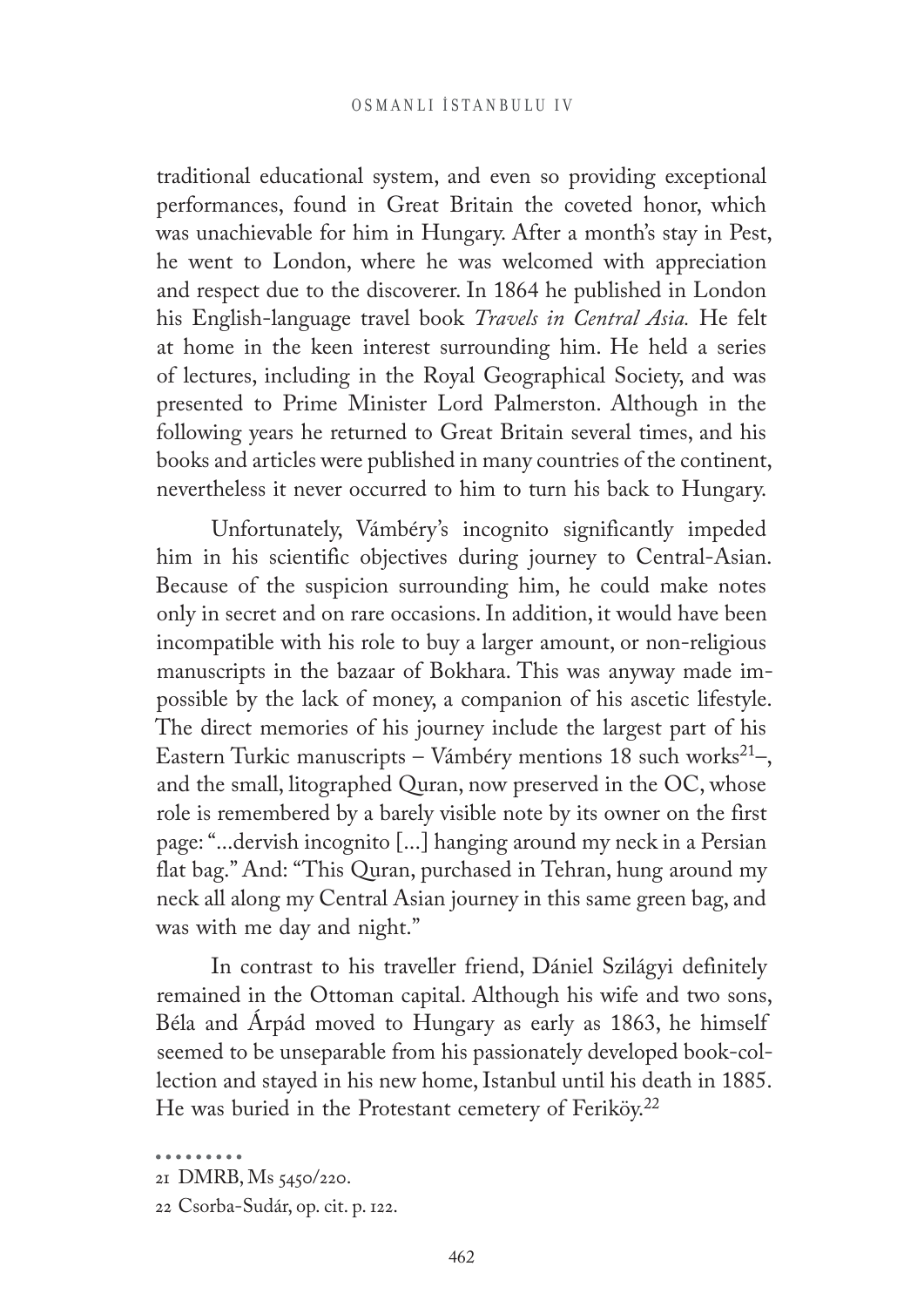Dániel Szilágyi clearly intended to let his collection pass to Hungary, for the benefit of the Hungarian scholars after his death, and this intention, although not fixed in a written last will, was also respected by his heirs.23 The purchase of the Szilágyi legacy by the Hungarian Academy of Sciences, which constitutes about the half of the Turkish manuscripts of the OC, was mainly due to Vámbéry's intervention. However, the transaction did not proceed smoothly, because the Academy did not offer a correct amount of money for the material which was not known by items, and Béla and Árpád – although in their own statement they were ready for a discount in the interest of the noblesse oblige – found the offered purchase price unfairly low. During the lengthy negotiations and bargaining, Vámbéry on the one hand had to repeatedly emphasize the real value of the legacy for the Academy, and on the other hand it was his unpleasant task to convince the heirs to accept the offered price, which he also considered very low. Vámbéry in his letter addressed to the Secretary General of the Academy on 7 February 1886 emphasized, that "The inventory of the library of the late Dániel Szilágyi, prepared by the Imperial and Royal Consulate of Constantinople, lays before me, and I have the honor to inform Your Excellence that this library indeed constitutes a rare treasure of high esteem, so that it would be a great loss if our Academy did not buy it, and it went over to foreign hands…" The estimation of the vast collection "was done at a rather low and advantageous price […] so that the purchase of the entire library is recommendable, and I repeatedly say that it would be wrong to let this rare treasure pass over to the hands of foreign merchants." According to the report, the legacy was composed of three main groups: books in European languages on Oriental subjects (8918 volumes), Oriental manuscripts (491 volumes) and Eastern, mostly Turkish printed books (2009 volumes).<sup>24</sup>

23 Akadémiai Értesítő [Bulletin of the Hungarian Academy of Sciences, henceforth AÉ (Akadémiai Értesítő [Bulletin of the Hungarian Academy of Sciences])] 1886, p. 206. Cf. Csorba György-Sudár Balázs, *Szilágyi Dániel és a magyar orientalisztika* [Dániel Szilágyi and the Hungarian Oriental Research]. In: Ágnes Birtalan-Yamaji Masanori (eds), *Orientalista Nap* 2003, pp.10–21, especially p. 15.

24 DMRB, Ms 110/1886.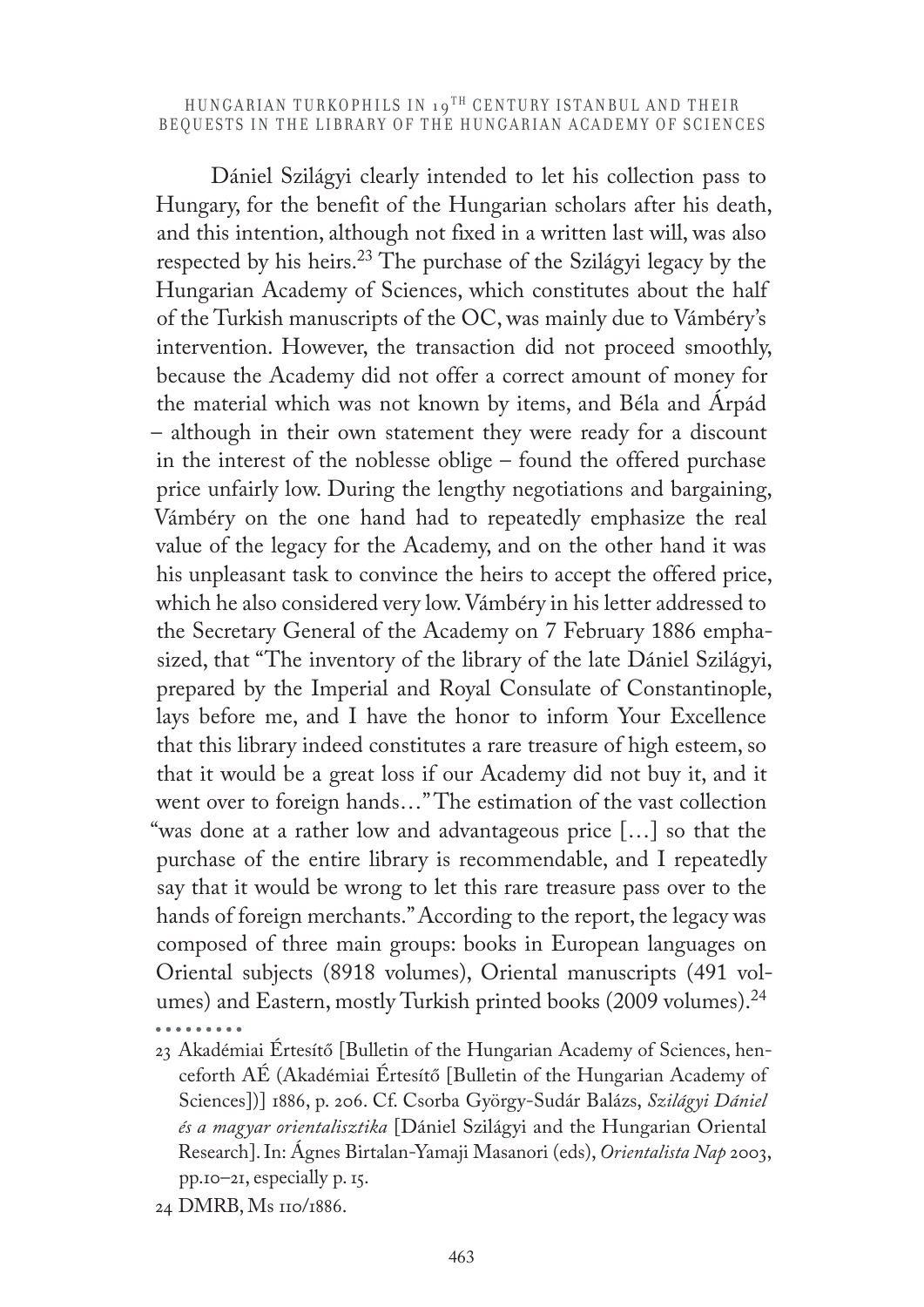As a result, only Szilágyi's Oriental manuscripts went over to the ownership of the Academy, for a fraction of the price hoped by the heirs, 4500 forints. The receipt of the manuscript collection at the Academy was acknowledged on 29 March 1886 by the report of the Library Committee.25 The Academy did not lay claim to the printed books, so they eventually went over to the former school of Béla Szilágyi, the Calvinist high school of Kiskunhalas.26 We are discussing the afterlife of this part of the Szilágyi-collection below.

Vámbéry himself let a significant collection to the Library of the Academy through his own donation as well. As Vámbéry's work and questions determined the way of development of Hungarian Turkology, which would have not arrived at its present character without them, so the manuscript treasure of the OC, the basic library of Hungarian Oriental research also would be incomparably poorer without Vámbéry's efforts and acquisition activity. After he died in Budapest in 1913, his son Rustem handed over the Vámbéry-collection of about 660 Oriental books, including Turkish, Persian and two Arabic manuscripts.<sup>27</sup>

The identification of Ármin Vámbéry's donations within the Turkish manuscripts of the OC is often made easier by the stamp of ownership. Besides, the "Accessions of the library since 1870", preserved in the DMRB (Department of Manuscripts and Rare Books of the Library of the Hungarian Academy of Sciences) includes the donations and legacy of Vámbéry in an itemized form. In addition, the *Akadémiai Értesítő* [Bulletin of the Hungarian Academy of Sciences] also published a short title list of the received

27 In the meantime, a considerable number of Vámbéry's books enriched the Fővárosi Könyvtár (Municipial Library of Budapest), later Szabó Ervin Könyvtár. As a result of the above mentioned revision of the public collections in Hungary around 1950, at least a cosiderable part of Vámbéry's oriental printed books has been handed over to the newly formed Oriental Collection (that time called Oriental Library) of the Library of the Hungarian Academy.

<sup>. . . . . . . . .</sup> 

<sup>25</sup> AÉ 1886, p. 57.

<sup>26</sup> For more details of the transaction see: Sudár-Csorba, *Egy magyar antikvárius*, pp. 128–131.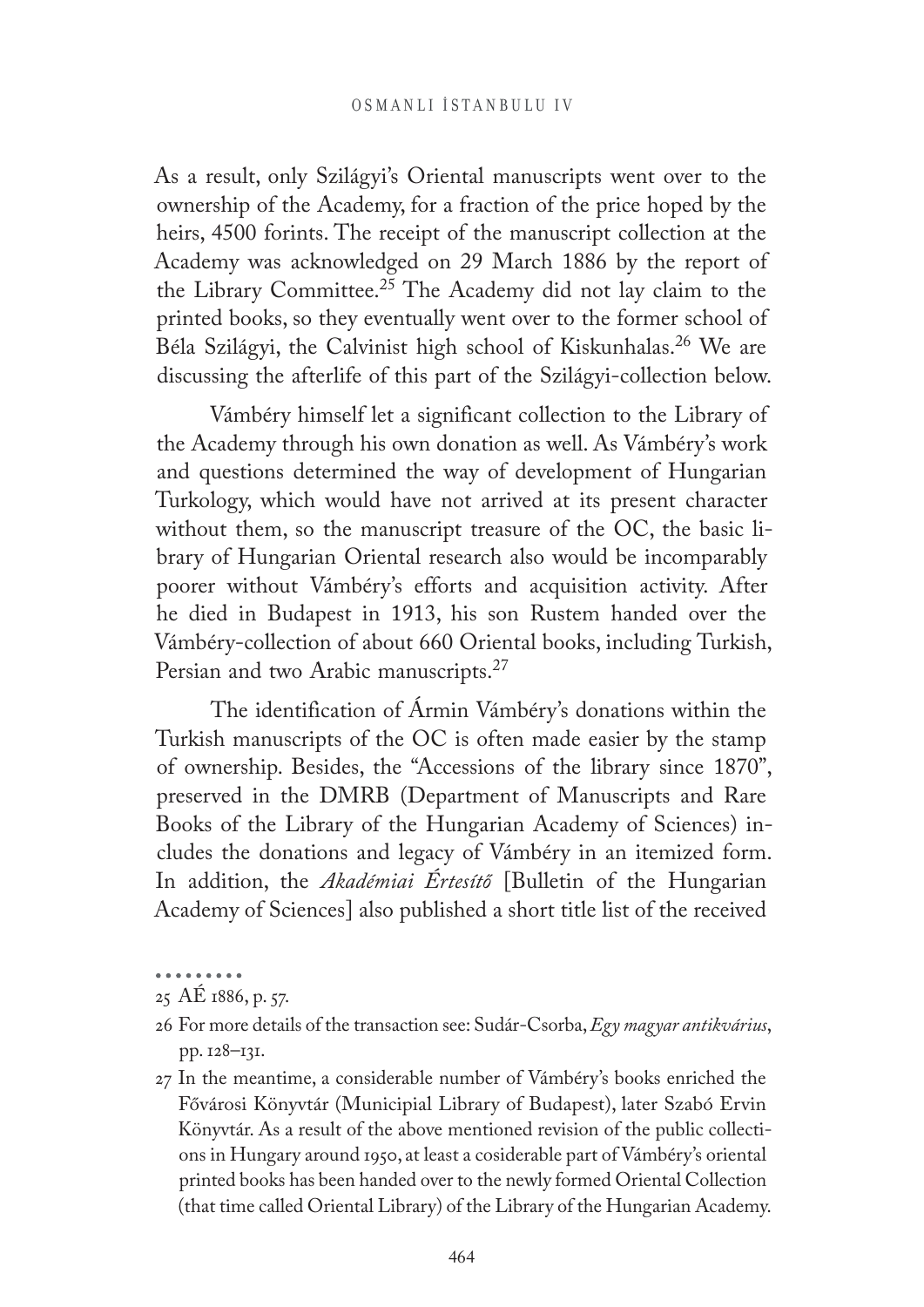manuscripts.<sup>28</sup> The latter, however, has to be corrected in some places. For example, the poems of Hafiz were recorded twice, and they registered two copies of Nişancı's historical work (Ms [Manuscript] Török O.376 and Ms Török O.382), but later it turned out that the latter volume is a 18th-century chronicle by the court historian Mehmed Subhi. In addition, a lithographic copy of the mystical mesnevi *Nan u halva*, published in 1852 in Istanbul, was long recorded as a Persian manuscript (Ms Perzsa O.48).<sup>29</sup> The manuscript legacy handed over by Rusztem Vámbéry consisted of 10 Persian, 2 Arabic, 43 Eastern Turkic and Ottoman Turkish items.

The Turkish collection also includes two manuscripts of Vámbéry, donated by him in his lifetime to the Academy (Ms Török F.23 and the above mentioned *Tarih-i Ungurus* = F.54). There are three other items bearing his stamp of ownership, whose circumstances of accession are still unclear. These are manuscript volumes of excerpts in Turkish, copied by European hands (Ms Török F.66 and F.67), and a Latin-Turkish fable collection (Ms Török Qu.60). Based on the above data and the overview of the material, the following manuscripts of the OC can be attributed to Ármin Vámbéry:

Ms Török O.38, O.171, O.176, O.196, O.329, O.370–388, Török Qu.39, Qu.60, Qu.63–78, Török F.23, F.57, F.66–67, F.70–71;

Ms Perzsa O.47, O.49–50, O.52–53, Ms Perzsa Qu. 3–5, Qu. 32–33, Ms Perzsa  $F.14$ ;<sup>30</sup>

Ms Arab O.4, Ms Arab F.4.

This is a total of 48 Turkish, 11 Persian and 2 Arabic, that is, 61 Oriental manuscripts. In his autobiography, Vámbéry refers to his Eastern manuscripts as "the most valuable prey of his journey", suggesting that he purchased the Eastern Turkic works during his

<sup>28</sup> AÉ 1886 pp. 661–683.

<sup>29</sup> Éva Apor, The Persian Manuscripts of the Vámbéry bequest. *Acta Orientalia Academiae Scientarium Hungaricae* (Budapest), 23, pp. 327–334.

<sup>30</sup> Due to the revision of the Persian collection relating the current preparation of the modern catalogue, stock-numbers of some of the Persian manuscripts have been changed recently. This enumeration represents these modifications.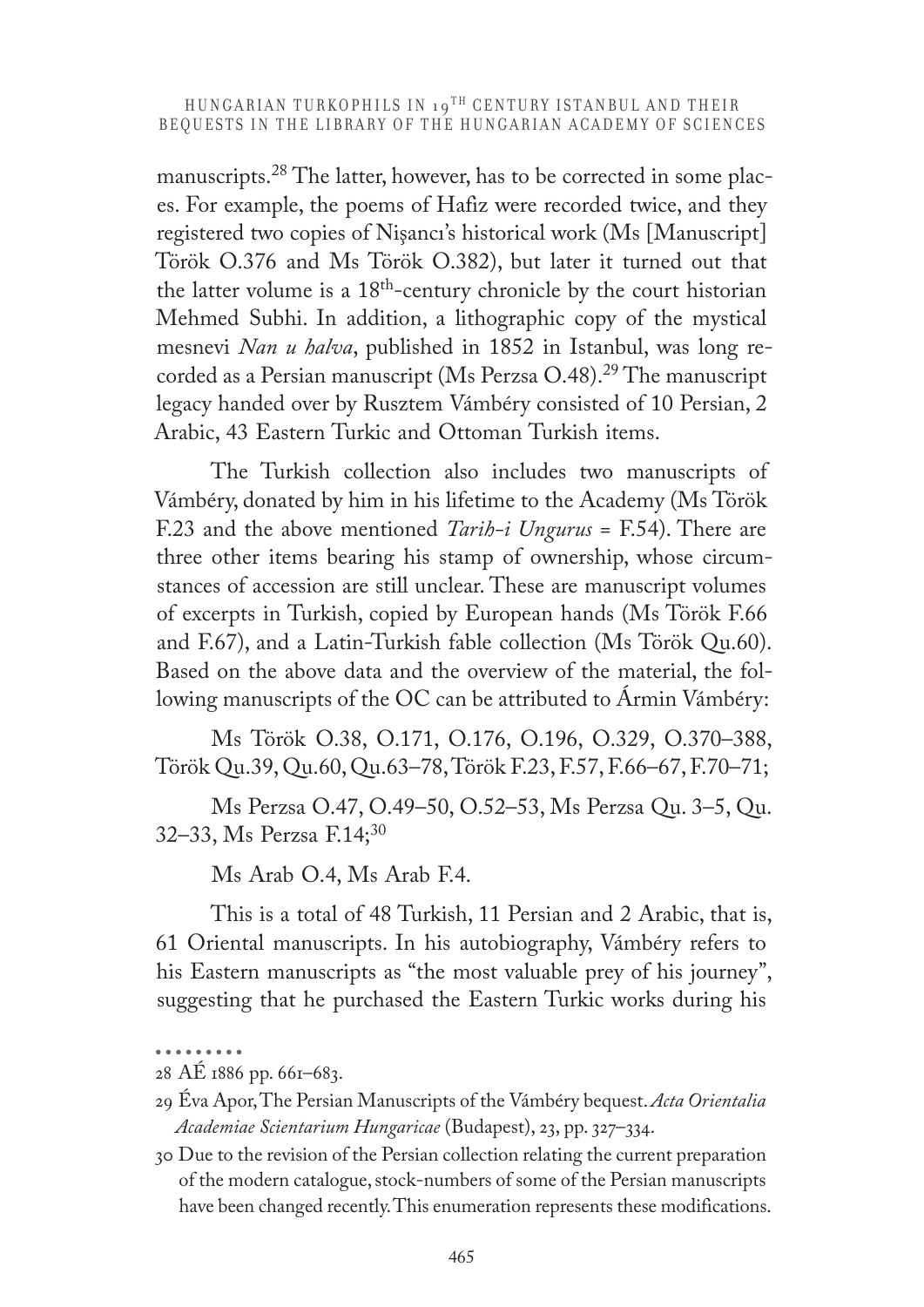Central Asian expedition.<sup>31</sup> Although there is not clear evidence, the majority of his Ottoman Turkish manuscripts were probably acquired through the mediation of Dániel Szilágyi.

The Turkish, Persian and Arabic Manuscripts of the bequests of Szilágyi and Vámbéry are preserved and incorporated now to the manuscrpt holdings of the Oriental Collection of the Library of the Hungarian Academy of Sciences in Budapest. Considering the number and diversity of its items, among various manuscript holdings of this library, the Turkish is the most extended one. It includes about 850 copies. To the present day, the Szilágyi-bequest constitutes the core of the Turkish manuscript material in the OC, that is, approximately a group of 436 items.<sup>32</sup>

In sharp contrast with the Vámbéry bequest, the correct identification of each item of the Szilágyi-bequest would be almost an impossible task since the incoming material has not been recorded and categorized according to the donators or as intact bequests.<sup>33</sup> Furthermore, the items of the Szilágyi bequest, with some exceptions, are lacking any reference to the possessor (stamp, note). Thus the manuscripts acquired from Dániel Szilágyi have somewhat been mixed with later acquisitions without being registered by items.<sup>34</sup>

- 31 Vámbéry, *Küzdelmeim*, p. 245.
- 32 Due some causes discussed below, in the present day, the correct distinction of Szilágyi's manuscripts within the Tukish ms collection in the OC is all but impossible. The quoted number is based on the report of the turkologist Ignác Kúnos, preparer of a card catalog of the Turkish Collection. See AÉ 3(1892) pp. 20–27, cf. Csorba-Sudár, *Egy magyar antikvárius*, pp.132–133.
- 33 From the middle of the 20th century, the cataloging of books in the Library of the Hungarian Academy of Sciences is based on the principle of *numerus currens* instead the previously applied method of division according to field of studies (history, literature, georgraphy etc.). The manuscript holdigs are similarly recorded by this method, however, combined with the system of divisions according to the language (Perzsa, Arab, Török – Persian, Arabic, Turkish/Turkic etc.) along with subdivisions by the size of the volumes (O=Octavo, Qu=Quarto, F=Folio).
- 34 Balázs Sudár, the curator of the Turkish manuscripts of the OC made an attempt to assort the pieces of the Szilágyi-bequest within the Turkish manuscript collection. See Csorba-Sudár, *Egy magyar antikvárius*, pp.133–134.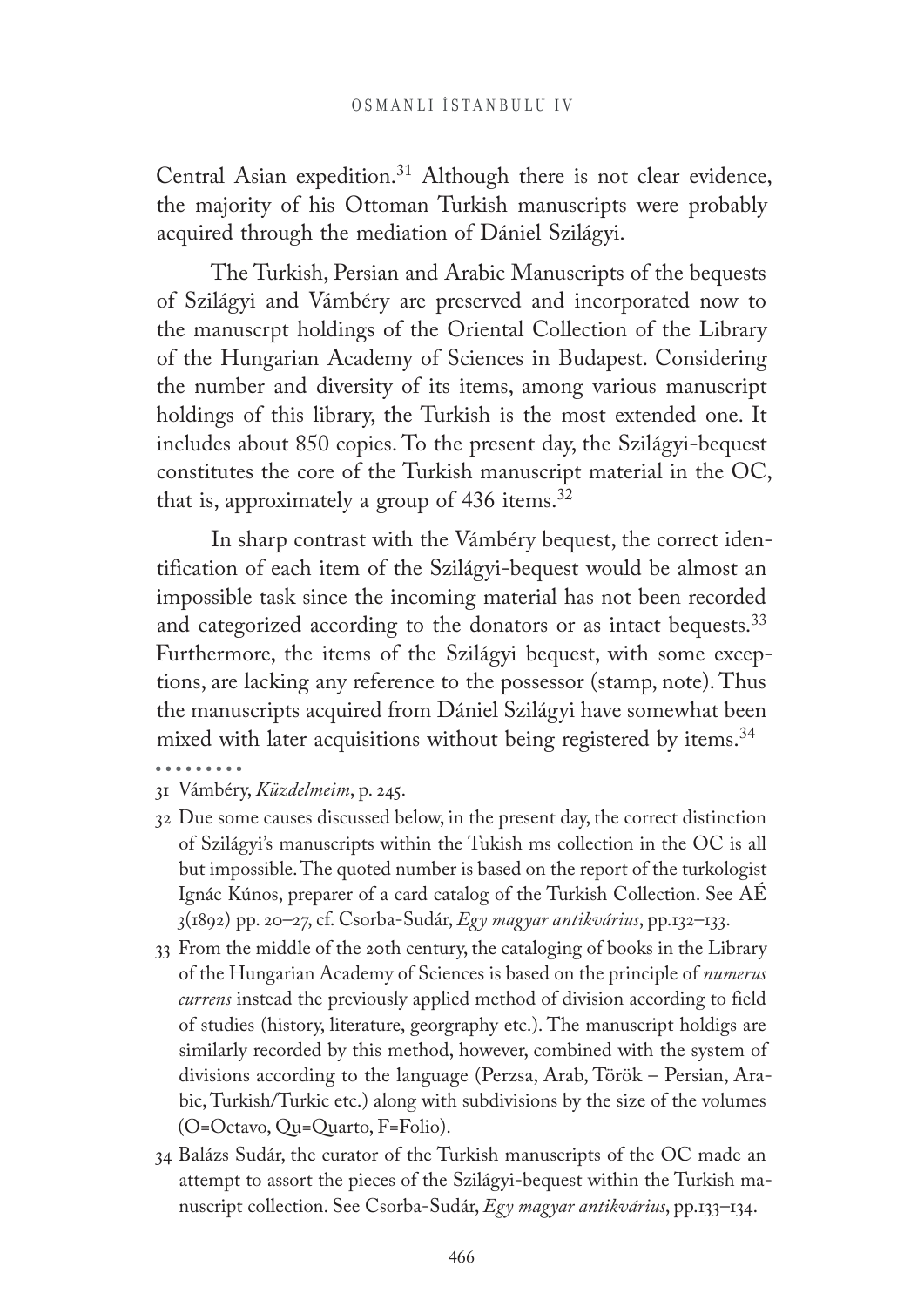The catalog, indispensable to the transparency and research of the collection was long in preparation. At the arrival of the Szilágyi collection at the Academy, the compilation of a professional catalog was immediately suggested. This task was first undertaken by Vámbéry himself, at no charge, but with the condition that the Academy makes him available a separate, bright room for the task, with a lockable book cabinet, and that he may appoint a "library" assistant" among his own students, whose work would be honored with a "modest per diem". Vámbéry was ready to immediately start the work, and he also received the necessary approval of the Academy.<sup>35</sup> However, the undertaking failed due to unknown reason. A few years later, in 1891 Ignác Kúnos (1860–1945) was commissioned with the description of the manuscripts. In the next year he gave an exhaustive report about the Turkish manuscript collection under cataloging, also offering very detailed descriptions on several items.36 Meanwhile, Hungarian Orientalists, Géza Kuun and Ignác Goldziher complained that the Szilágyi collection, since six years in the ownership of the Academy, still has no catalog, thus there is no trace of the "scientific use" of the collection. They called for the preparation of a catalog meeting the standards of the time.<sup>37</sup>

The catalog prepared by Kúnos already applied the current system of the manuscript collection, although it left much to be desired. A part of the deficiencies were corrected by another student of Vámbéry, Sándor Kégl (1862–1920), the first teacher of Persian language and literature at the University of Budapest. The card catalog completed by 1909, which also included the new items of the increasingly growing collection, served for almost a century as the only usable index of the Turkish manuscript collection of the Academic Library, but in this hand-written form it could assist the researchers only in the local orientation, and it did not fulfill the most important function of modern printed catalogs, the access of the international research to the collection.

<sup>. . . . . . . . .</sup> 

<sup>35</sup> AÉ 1887, p. 144.

<sup>36</sup> Csorba-Sudár, *Egy magyar antikvárius*, p. 131–133.

<sup>37</sup> AÉ 1892, pp. 20–27 and 730–731.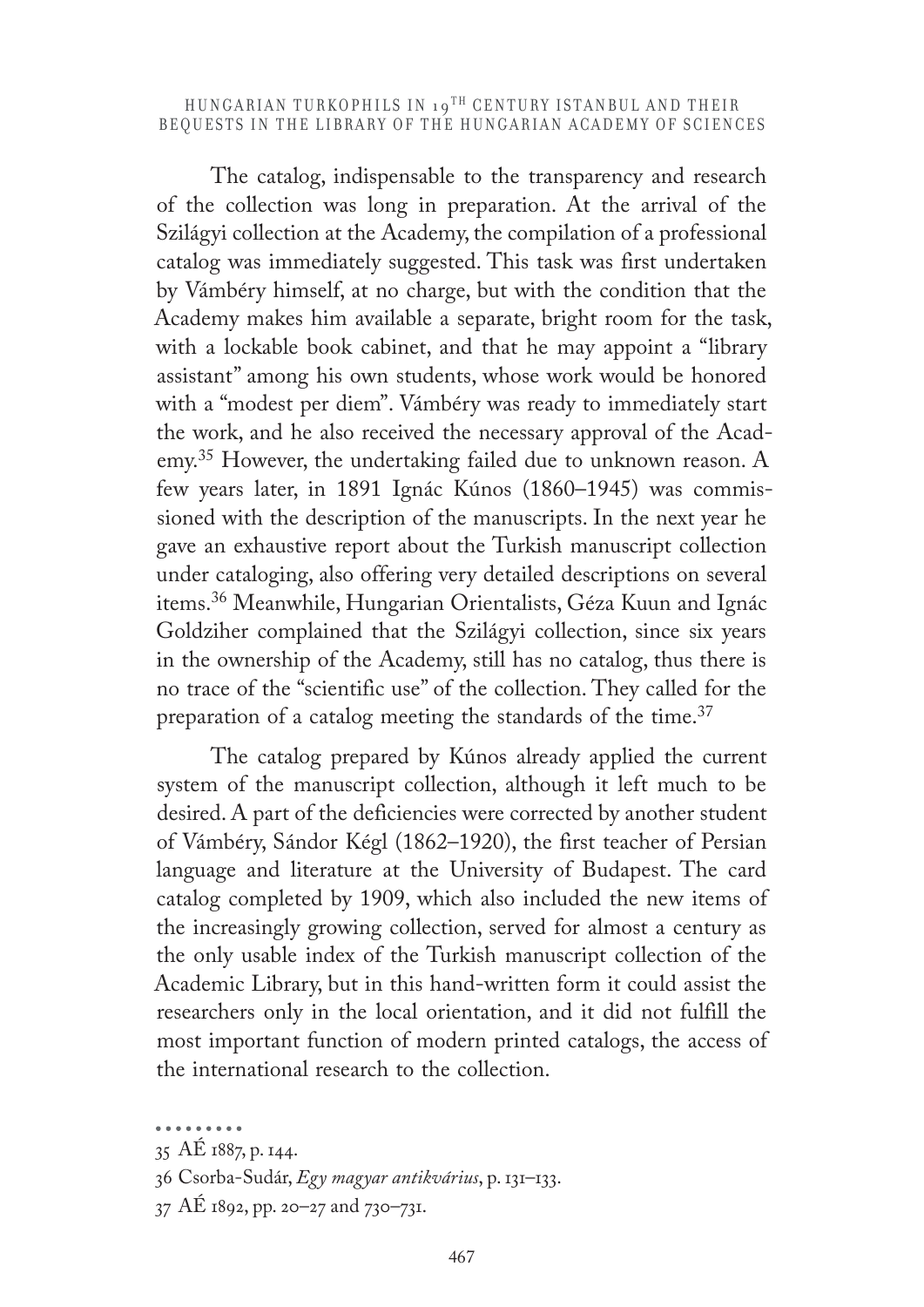The modern printed catalog, published finally in 2007 also in English and Turkish,38 has contributed to a spectacular extent to the international recognition of the Turkish manuscripts preserved in the OC, and in consequence the Turkish manuscripts of the collection could serve as a basis to several international source publications.

As it was already mentioned, in 1886, the printed books of the Szilágyi-bequest were also transferred to Hungary, more exactly, to the Library of the High School of Kiskunhalas organized and developed by Áron Szilády. This transaction resulted the greatest increase ever in the Library's material.39 However, the cataloging of the enormous quantity of books posed a very serious challenge in Kiskunhalas, since the task raised the requirements as the good command in the Oriental languages and the special linguistic and literary skills for the identification of works of various genres. In 1887 Szilády invited József Thúry, a turkologist of Vámbéry's students,<sup>40</sup> from Nagykőrös to Kiskunhalas.<sup>41</sup> Thúry was employed in the High School as a teacher of the Latin and Hungarian languages and was also charged with the professional organization as well as cataloging of the suddenly enriched material of the library numbering 31.316 items including the printed books from Szilágyi's bequest. From 1892 he was exempted from his teaching obligations and was able to concentrate only the hard task of the cataloging. However, in spite of Thúry's great efforts, the project ended unaccomplished due to the sudden death of the young turkologist in 1906.<sup>42</sup> The library and especially the Oriental material lost its greatest patron

- 38 *Catalogue of the Turkish Manuscripts in the Library of the Hungarian Academy of Sciences*, comp. İsmail Parlatır, György Hazai and Barbara Kellner-Heinkele. Budapest, 2007.
- 39 Rita Laki, A Szilády Áron Református Gimnázium könyvtárának története [History of the Library of the Szilády Áron Protestant High School] in *Halasi Múzeum* vol 2. pp. 201–219, especially pp. 205, 209–211.
- 40 József Thúry (1860–1906) was the translator of Hungarian-related parts of several Ottoman chronicles and, after Vámbéry's retirement, he was appointed to the chair of the Department of Turkish Studies in the University Budapest. However, Thúry could not occupy his new position due his sudden death.
- 41 DMRB, Ms 4452/65.
- 42 Laki, op.cit. pp. 205–206.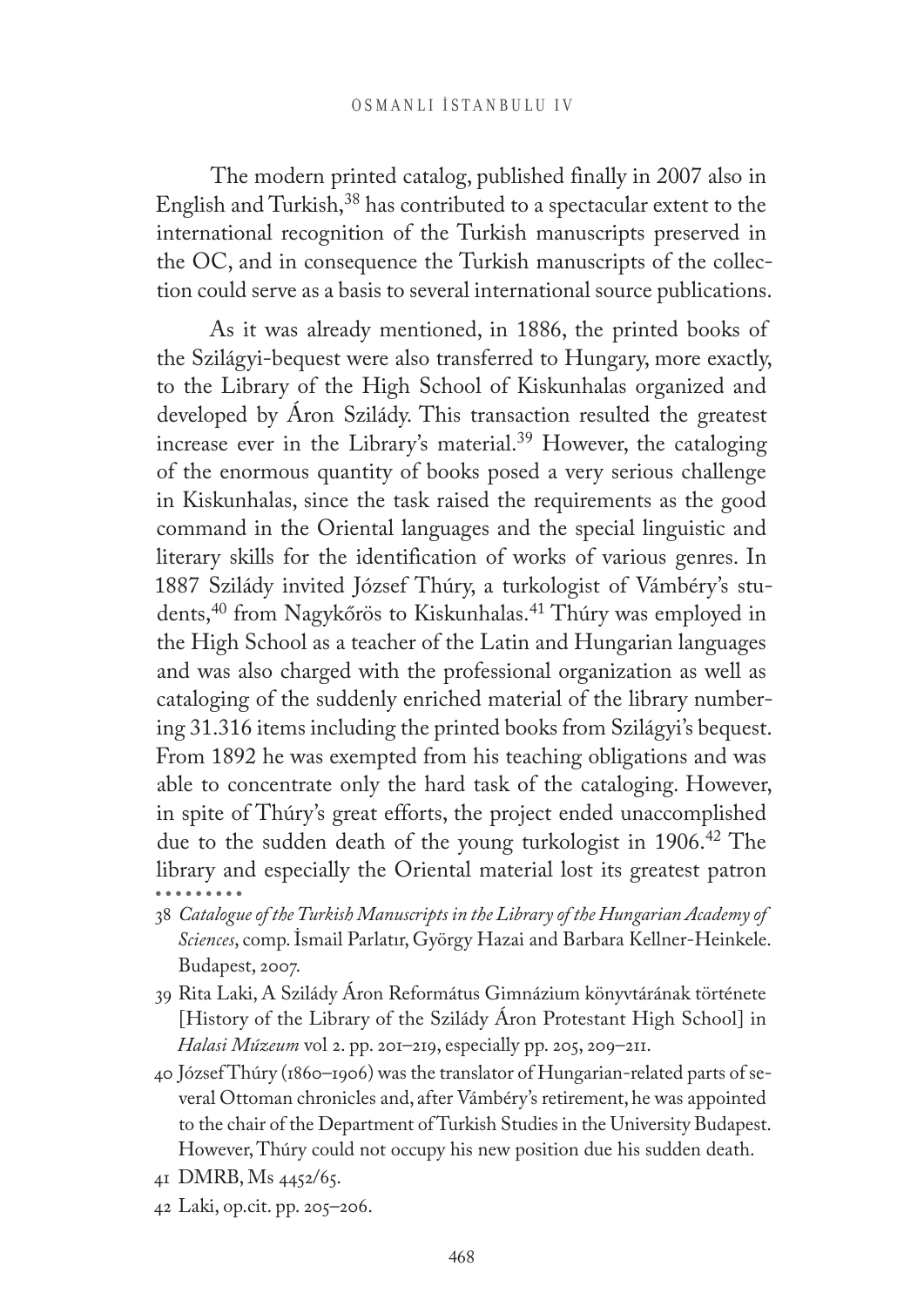when Aron Szilády deceased in 1920. A part of Szilády's manuscripts lost due to the negligence and ignorance.<sup>43</sup> The inheritors sold Szilády's own collection – including those rich Oriental book and manuscript material which he secured during his lifetime owing to Dániel Szilágyi – of 23 Oriental manuscripts and about 10.000 books to the Municipial Library of Kecskemét in September 1923.<sup>44</sup> Since the interest on the Oriental literature was very low in the small town of Kecskemét, next year the Library offered to buy the material for the Hungarian Academy of Sciences and also for the National Museum in Budapest. However, this time the transaction failed for unknown reason.45 The remnants of the Szilády bequest ultimately was transferred to Budapest in 1952 and became the possession of the Library of the Hungarian Academy. The correspondence and some drafts belonging to Szilády is now preserved in the DMRB.

Within the holding of the Turkish manuscripts of the Library of the HAS a distinguished group of 51 Ottoman-Turkish manuscripts is preserved, namely the so-called *Szilády-octavo*s. On the base of this misleading designation we might suggest that these copies derived from Szilády's bequest. However, there is not a single item in this group being identical with any of those 23 manuscripts in the private collection of Áron Szilády taken from Kiskunhalas to Kecskemét in 1923.46 The whereabouts of the latter group of manuscripts is unknown ever since it had been transported to Kecskemét. Compared to the donations of Szilágyi and Vámbéry, the *Szilády-octavo*s in the OC are of lesser value. Ottoman yearbooks (*salname*) are represented in great number (e.g. Ms Szilády O.5, O.13, O.20–28.), but copies of the *inşa* literature, works on military science, travelogues, fragments of historical works are also found

- 44 Zsinka Ferenc, Szilády Áron hagyatéka Kecskemétre került [The Bequest of Áron Szilády Has Been Transported to Kecskemét], in *Magyar Könyvszemle* [Hungarian Book Review] 1923, pp. 278–281. The account enumerates the manuscripts by their titles.
- 45 Csorba-Sudár, *Egy magyar antikvárius*, p. 135.
- 46 According to the titles in the list quoted in the footnote 46.

<sup>43</sup> Ván Benjámin, *Szilády Áron élete* [The Life of Áron Szilády], Kiskunhalas, 2012, p. 267–268.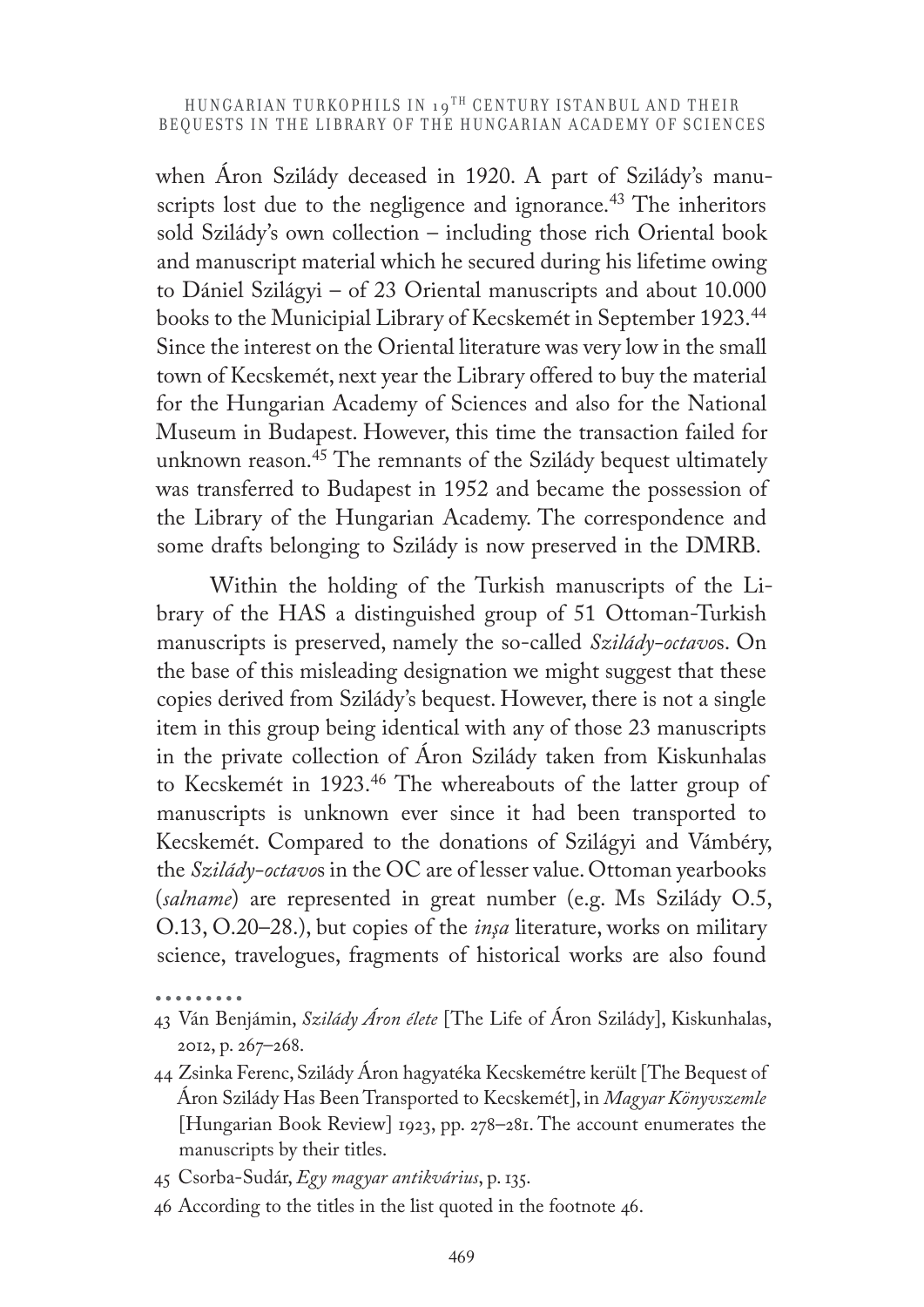in the this unit. An Ottoman Turkish copy of *Hüsrev u Şirin* (Ms Szilády O.48) and the only Arabic manuscript of the *Risalat Daqaiq al-Haqaiq* are the most noteworthy items from the *Szilády-octavo*s. The great plurality of these copies are from the 19<sup>th</sup> century while there are only some exceptions dated back to the 18<sup>th</sup> century (e.g. Ms Szilády O.2, O.30). The circumstances of the acquisiton of this material is obscure. Some of the Szilády-octavos bear the stamp of the collectivised High School,<sup>47</sup> consequently at least those items are from the holding of the Library of the High School Kiskunhalas and not from Szilády's own bequest.

Besides Áron Szilády's private collection, the Library of the high School in Kiskunhalas which owed so much to him also began to decline. Its holdings suffered serious damages during the Roumanian invasion in 1919-20, but the devastations during the World War II resulted more disastrous losses in the material. In 1950, the high school of Kiskunhalas, being named of Áron Szilády, has been taken into public ownership. Although according to an account, its material was transferred from Kecskemét to Budapest in accordance with the new concept library reform,<sup>48</sup> it seems that only a fragment of the manuscripts and books has been passed to the that time newly opened Oriental Collection in the Library of the Academy. At present, considering the printed books, the Library of the Hungarian Academy is numbering approximately 420 records with the stamp of the High School of Kiskunhalas and only 28 records bearing the possessory stamp of Áron Szilády. However, these number may slightly increase in the near future, since the recataloging process in the Library still has not been finished.

Finally, some glimpses of some outstanding items of the Vámbéry and Szilágyi collections will be provided to picture the diversity and value of these considerable mosaics of the Turkish written heritage.

<sup>47</sup> Állami Szilády Áron Gimnázium, Kiskunhalas.

<sup>48</sup> Berlász Jenő, *Az akadémiai könyvtár Kézirattárának átalakulása* [Transformation of the Manuscript Department of the Library of the Academy], in *Magyar Könyvszemle* 1957, pp. 228–246. Cf. Csorba-Sudár, *Egy magyar antikvárius*, pp. 134–135.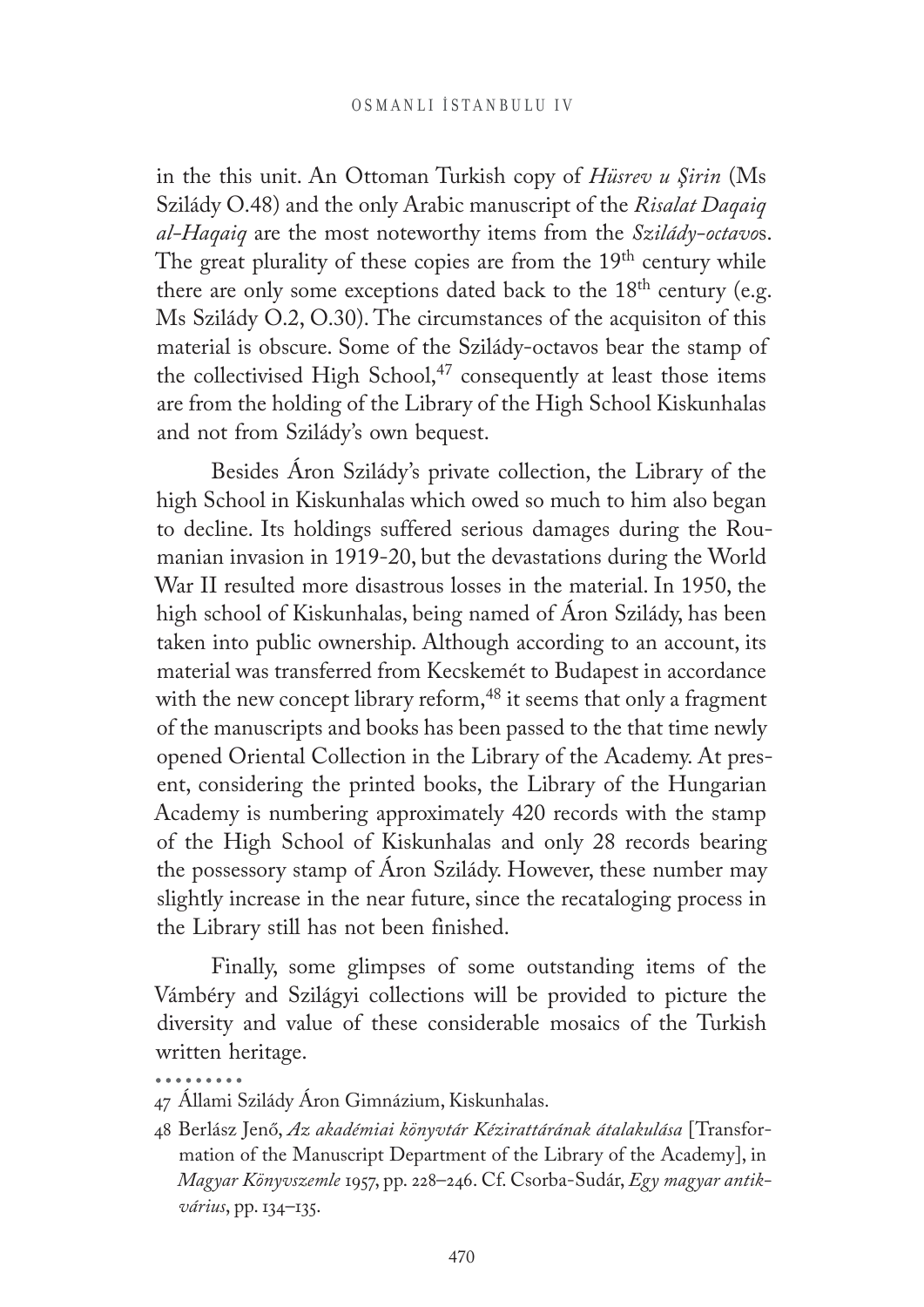The perhaps most valuable, and already mentioned Turkish manuscript of the OC was discovered by Vámbéry, and in 1860, donated by him to the Academy. The above mentioned unique work bears the title *Tarih-i Ungurus*, i.e. History of Hungary. The frontispiece of the manuscript shows the possessor's note both in Hungarian and in Turkish. The modern edition of the chronicle was prepared by Professor György Hazai (1932–2016), and later its facsimile edition was also published.<sup>49</sup> Research has pointed out, that the author of the chronicle was a Jewish merchant of Vienna, Sebold, son of Jacob von Pibrach, who got to the Ottoman court probably as a prisoner of war, and the having converted to Islam, he was raised to a high rank as the interpreter of Sultan Süleyman (1520–1566). The author, who calls himself Mahmud Tercüman, admits to have used only one Latin source, but critical research made it clear, that certain parts of the Pictorial Chronicle and the Hungarian chronicle of János Thuróczy (1435?–1489?) both served for sources of the work, which was transformed and completed in several places. The author combined his work with a section describing the deeds of Alexander the Great, as a parallel to the military glories of Süleyman the Magnificent, conqueror of Hungary. István Borzsák (1914–2007) classical scholar pointed it out that the source of this section was the historical work of Marcus Iustianus Iustinus.

Another exceptional item of Vámbéry's manuscripts is a fable collection titled *Ferec bad eş-Şidde,* that is, "Joys After Sorrow". This genre, which akin to the Thousand and One Nights, is widespread in the Anatolian Turkish folklore. Its origin can be traced back to the Arabic fable tradition. The 42 short stories, different in content, are connected by their common end: in each of them an unexpected, wonderful turn brings solution for the actors in a hopeless situation. Several manuscripts of this work are known worldwide. The OC has eight copies, seven of which are from Dániel Szilágyi. However, this Turkish manuscript of the Vámbéry-bequest was copied in 1451, in Edirne, it is the oldest copy among the manuscripts known today. In

<sup>49</sup> György Hazai, *Die Geschichte der Ungarn in einer osmanischen Chronik des 16. Jahrhunderts: Tercümān Mahmūds Tārīh-i Ungurus* (Edition der Handschrift der Bibliothek der Ungarischen Akademie der Wissenschaften), Berlin 2009.